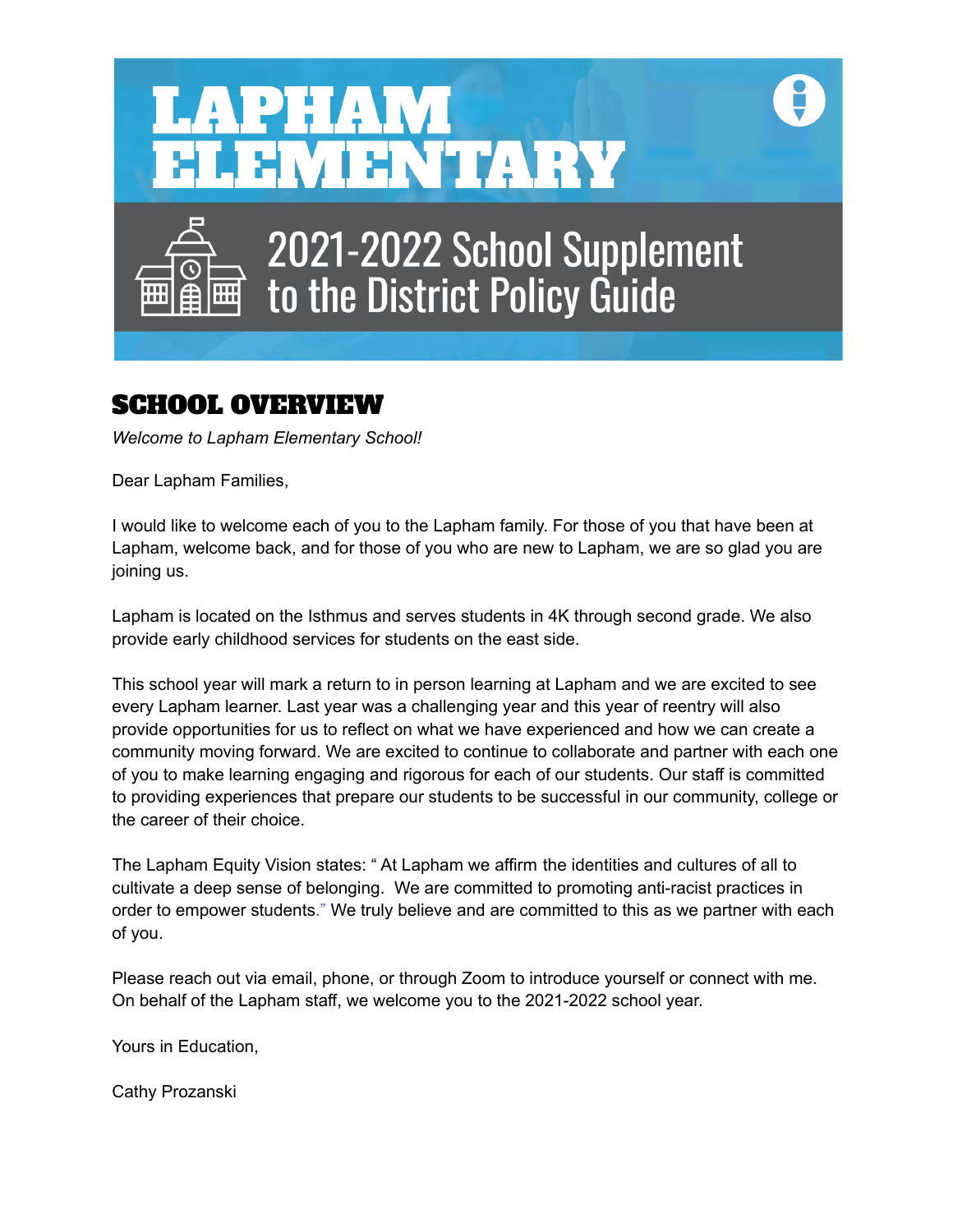Principal

#### **School mission statement**

Lapham Elementary is a deeply committed and child-centered learning community with a diverse population. We are striving to maintain a safe environment that encourages and supports learning, safety, respect, being a good friend and having fun.

## **Telephone**

OFFICE: (608) 204-4140 FAX: (608) 204-0447 ATTENDANCE / SAFE ARRIVAL: (608) 204-4148

## **Address**

1045 E. Dayton St. Madison, WI 53703

## **Web address**

<https://lapham.madison.k12.wi.us> [facebook.com/MMSDLapham](http://facebook.com/MMSDLapham)

## **School Hours**

Mondays 7:50 a.m. - 1:15 p.m. (Early release) Tuesdays-Fridays 7:50 a.m. - 2:47 p.m.

## **About our school**

Our curriculum is both rigorous and challenging and will continue to be so with the alignment of the Common Core State Standards. Through these standards, we are charged with the responsibility of ensuring that each child is prepared for college, career, and the community by the time he/she completes high school. The process begins in elementary school where our goal is to teach students to read and think critically, solve problems, and communicate effectively (both orally and in print), and to utilize technology in relevant ways.

Lapham is a partner school with Marquette Elementary, a unique arrangement in that children from two school attendance areas join for pre-kindergarten through second grades at Lapham and third through fifth grades at Marquette. Both of our schools are supported by the Lapham-Marquette Parent Teacher Group (PTG). This group of committed families meets monthly to provide leadership and community support to help make our schools successful. We have many parent volunteers who work with staff and students in our schools as well as students from UW and Edgewood College who work with our students and learn from our staff.

Lapham Elementary also shares building space with Capital High, an alternative high school program. While our school schedules are different, students from Capital High do both volunteer work and service learning for our school. We have a meaningful partnership with both staff and students. We refer to ourselves as Two Schools, One Community and are committed to our partnership with Capital High.

In addition to strong academics, we have fun events that involve our students and families: The Lapham Outdoor Classroom and Community Garden with annual School-wide Harvest, Fine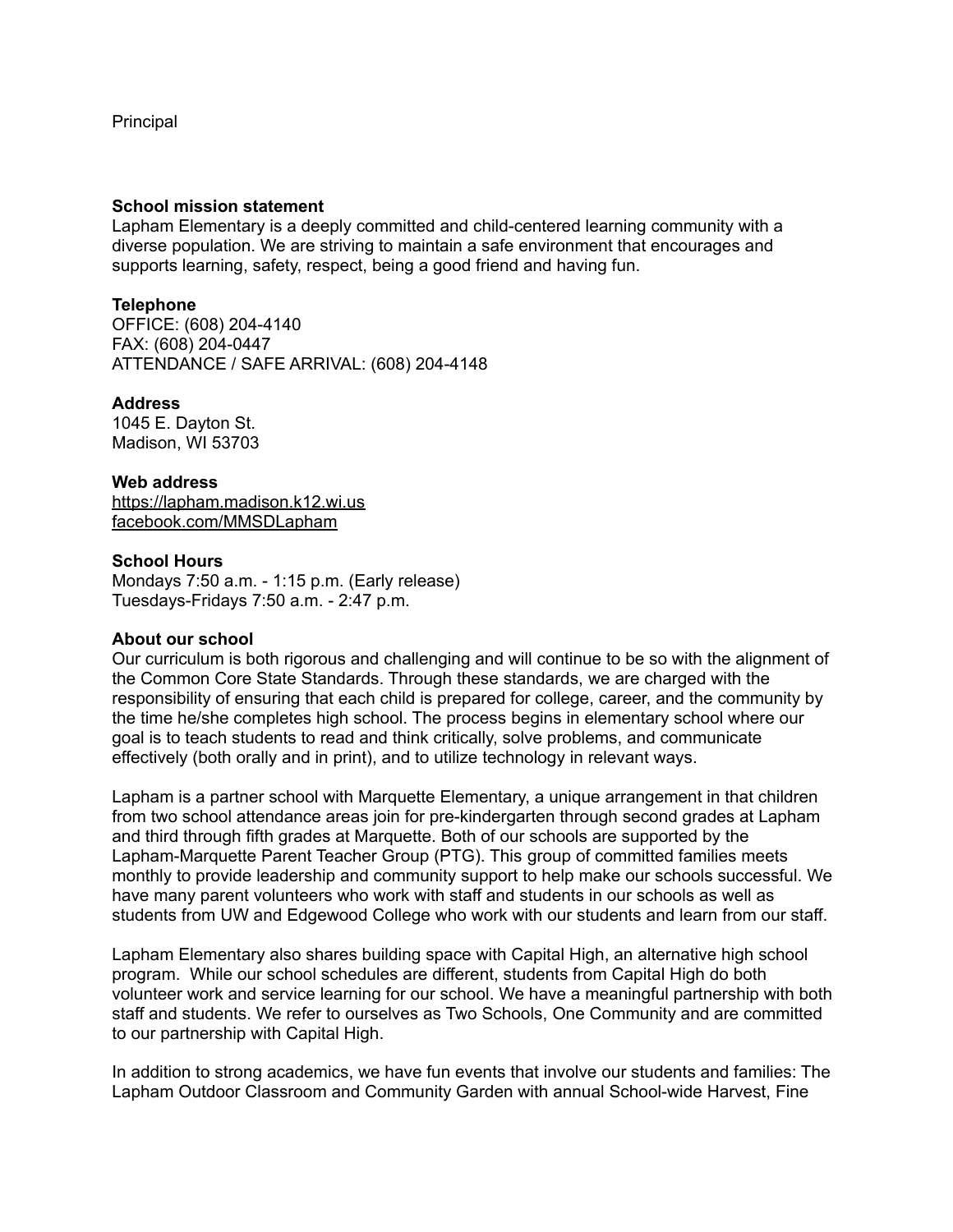Arts Night, and the annual Holiday Bruncheon. These are just some of many events held at our school that you are encouraged to attend! We also have a strong partnership with Breathe for Change which supports our use of mindfulness practices that support social emotional skill development.

## **School calendar**

Lapham's school calendar is updated monthly and available online or via our monthly school newsletter, the Lapham Lookout, which is sent home via email.

## **Key Policies and Guidelines**

## **Behavior**

Lapham uses a Positive Behavior Support model that emphasizes expectations through our Five Finger Promise. This includes: I am safe, I am a learner, I am a good friend, I am respectful and I have fun. We consistently support social emotional learning through relationship building and emphasis themes of learning each month that focus on social emotional learning standards connected to the Second Step curriculum.

## **Childcare/after-school information**

Red Caboose provides after school care. To contact them, use the following: School Age Program Director at 251-5432 or [school.age@redcaboosedaycare.org](mailto:school.age@redcaboosedaycare.org)

## **Family engagement**

We strive for our school community to be one where families feel welcomed, valued, and connected in meaningful ways that positively impact the education of our students. Throughout the school year we plan a variety of family friendly activities and encourage you to be an active member in our school community!

# **Field trips**

Field trips are scheduled by individual grade levels/classrooms with notices and details sent in advance of any upcoming trip.

# **Picking up your child during the school day**

To ensure the safety of your child, please send a note in advance to your child's teacher or the office. **We require parents to come into our office and sign out the student.** We will call the classroom to have the student sent down to the office to meet the parents. Please remember anyone picking up a student must be authorized and listed in Infinite Campus. Once school is in session, no non-school staff (including parents) will be allowed to go to a classroom unaccompanied and pick up a child.

## **Safety & Security**

Families play a key role in school safety. At [lapham.mmsd.org/safety,](http://lapham.mmsd.org/safety) you can read about school-specific resources for helping keep students safe. You'll find more information on district safety and security, including how we communicate with you in an emergency, at [mmsd.org/safety](http://mmsd.org/safety).

## **School improvement planning**

At Lapham, we are continuously striving to improve and grow as a school community. To assist us in doing that, a School Improvement Plan is developed each year that identifies goals in the areas of Content, School Culture and Climate, Instructional Practice, Well Rounded Access and Participation, School Structure and Family and Community Engagement.